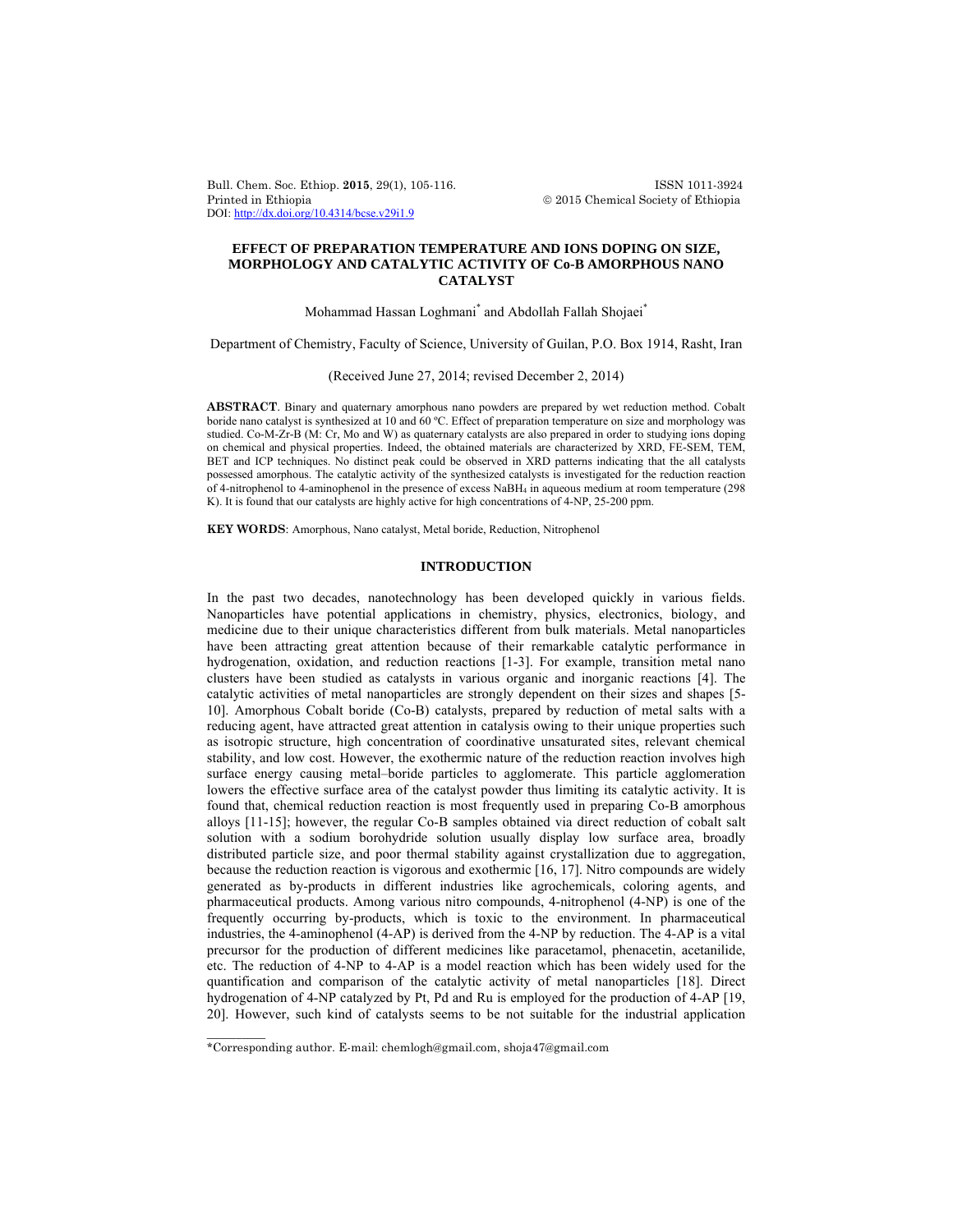considering their cost and availability. There are a variety of methods, which can be used to convert aromatic nitro compounds to their corresponding amines. Some of them include NbCl5/In [21], Cu [22], Ag@SBA-15 [23], Au/PMMA [24] and Ag-MCM-41 [25]. In continuation of our study on oxidation of alcohols [26], photodegradation of 4-NP [27] methyl orange and methylene blue [28] we tried to reduce of 4-NP over metal boride nano catalysts. Also, previously we have synthesized Co-La-Zr-B quaternary amorphous nano alloy [29], PVP stabilized crystalline phase of Co-La-Zr-B [30] and oleic acid stabilized Co-La-Zr-B [31] for hydrogen generation through hydrolysis of sodium borohydride. In this work, two sets of catalysts, binary and quaternary amorphous powders, were prepared. First, Co-B nano catalyst was synthesized at different temperatures, 10 and 60 °C. Indeed, effect of preparation temperature on size, morphology and consequently catalytic activity of Co-B amorphous nano catalysts were studied. The second type of prepared catalysts is Co-M-Zr-B (M: Cr, Mo and W) as quaternary catalysts. The obtained materials were characterized by X-ray diffraction *(*XRD), field emission scanning electron microscope (FE-SEM), transmission electron microscopy (TEM), Brunauer-Emmett-Teller (BET) and inductively coupled plasma (ICP) techniques. Conversion of 4-NP to 4-AP is carried out using sodium borohydride in aqueous medium at room temperature. The reaction was monitored in a UV-Vis spectroscopy. Determination of metal leaching was done by ICP emission spectroscopy.

### **EXPERIMENTAL**

### *Synthesis of Co-B binary amorphous nano catalysts*

Co-B amorphous nano catalysts were prepared under Ar atmosphere. In the typical synthesis, in 250 mL three-necked round bottom flask,  $952 \text{ mg}$  (4 mmol) of CoCl<sub>2</sub>.6H<sub>2</sub>O was dissolved in deionized water. Color of solution is purple at this moment. Then, the mixture was purged by pure Ar to remove oxygen molecules. Under sonication 10 mL of alkaline (170 mg NaOH) sodium borohydride solution (12 mmol = 456 mg) was added drop by drop into the solution. By addition of  $N$ a $BH<sub>4</sub>$  solution, abrupt color change from purple to black indicates that the formation of metal nano particles was completed. Synthesis of Co-B was accomplished at 10 and 60 °C. Obtained powders are marked as Co-B10 and Co-B60. After 15 min sonication, the fine black precipitate which was subsequently formed in the mixed solution, was filtrated out through vacuum-assisted filtration and washed repeatedly in distilled water. Then it was washed further with acetone, and dried at room temperature.

#### *Synthesis of Co-M-Zr-B (M: Cr, Mo and W) quaternary amorphous nano catalysts*

Co-M-Zr-B (M: Cr, Mo and W) amorphous nano catalysts were prepared under Ar atmosphere. In the typical synthesis, in 250 mL three-necked round bottom flask, 238 mg (1 mmol) of  $CoCl_2.6H_2O$ , 266 mg (1 mmol) of  $CrCl_3.6H_2O$  or 1235 mg (1 mmol) of  $(NH_4)_6Mo_7O_{24}.4H_2O$  or 337 mg (1 mmol) of  $Na_2WO_4.2H_2O$  and 233 mg (1 mmol) of  $ZrCl_4$  were dissolved in deionized water. Then, the mixture was purged by pure Ar to remove oxygen molecules. Under sonication 5 mL of sodium borohydride solution (10 mmol = 380 mg NaBH<sub>4</sub> in deionized water) was added drop by drop into metals solution. By addition of NaBH4 solution, abrupt color change was done indicates that the formation of metal nano particles was completed. The fine precipitates, which were subsequently formed in the mixed solution, was filtrated out through vacuum-assisted filtration and washed repeatedly in distilled water. Then it was washed further with acetone, and dried at room temperature. CrZ, MZ and WZ were used as abbreviation for Co-Cr-Zr-B, Co-Mo-Zr-B and Co-W-Zr-B, respectively.

106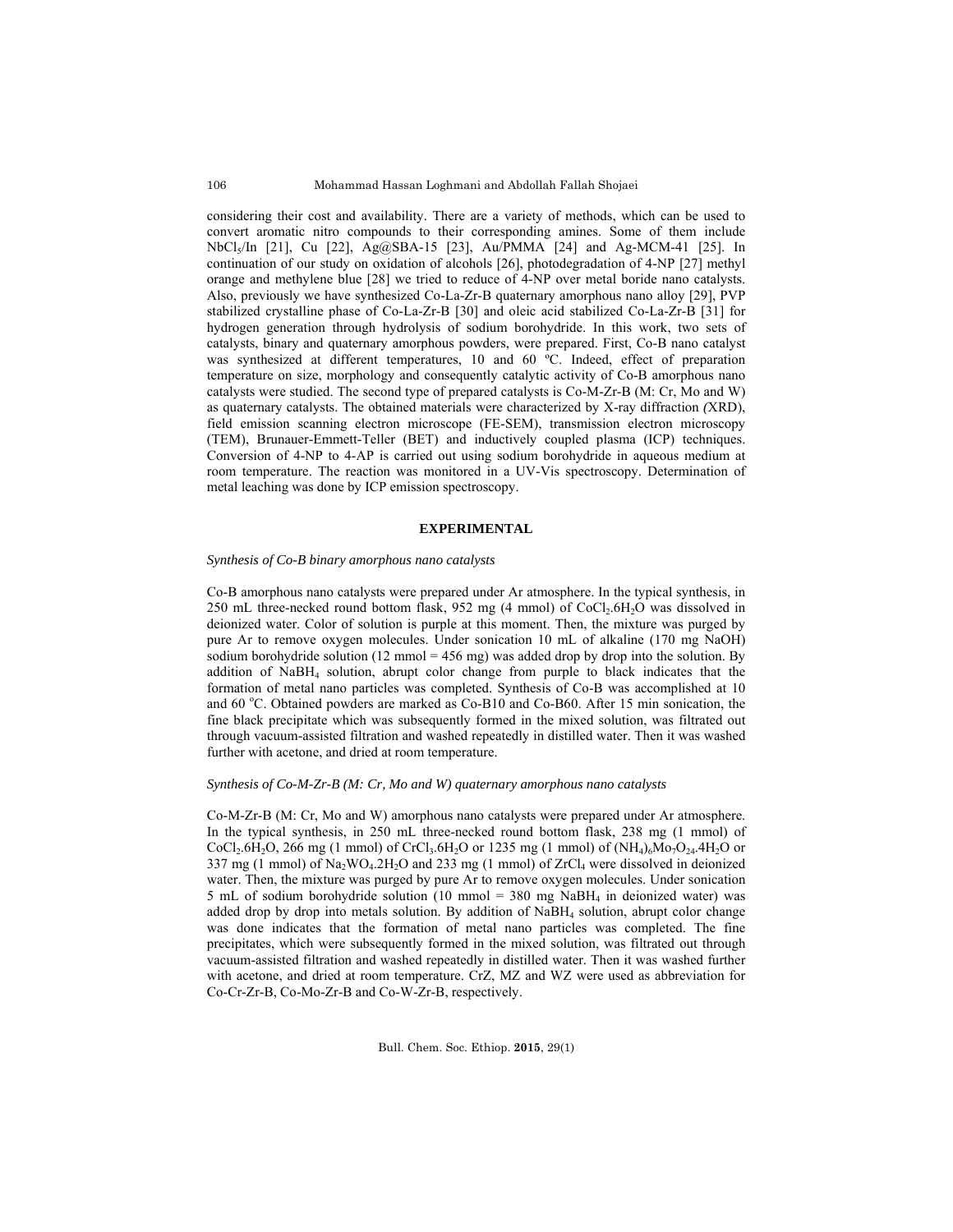#### *Reduction process*

A typical catalysis experiment was carried as follows: catalyst (6 mg), NaBH4 aqueous solution  $(0.1 \text{ mL}, 0.15 \text{ and } 0.3 \text{ M})$  and 4-NP  $(3 \text{ mL}, 25{\text -}200 \text{ ppm})$  were mixed together in a 10 mm pathlength quartz cuvette at room temperature. The yellow color of solution gradually vanished, indicating the reduction of 4-NP. The concentration of 4-NP was determined spectrophotometrically at a wavelength of 400 nm using a RAYLEIGH UV-1800 spectrophotometer.

### *Characterization methods*

XRD patterns were recorded by a D8 Bruker Advanced, X-ray diffractometer using Cu Kα radiation ( $\alpha$  = 1.54 Å). The patterns were collected in the range of 20-70° 2 $\Theta$  and continuous scan mode. SEM images were obtained on Tescan Vega II and FE-SEM Hitachi S-4160 microscopes. TEM image was obtained on a Philips CM10 transmission electron microscope with an accelerating voltage of 100 kV. The metal contents of the samples were determined by ICP-OES (Inductively Coupled Plasma Optical Emission Spectroscopy, Leeman-Direct Reading Echelle). Specific surface areas of catalysts were measured by the BET method analysis under N<sub>2</sub> adsorptive (SIBATA SA 1100) after degassing. The reduction product was further identified by FT-IR using a Shimadzu FTIR 470 spectrophotometer. <sup>1</sup>H NMR spectrum was measured on a Bruker DRX-500 Avance spectrometer.

#### **RESULTS AND DISSCOSSIONS**



Figure 1. SEM images of (a) Co-B10, (b) Co-B60 and TEM micrographs of (c) Co-B10 and (d) Co-B60.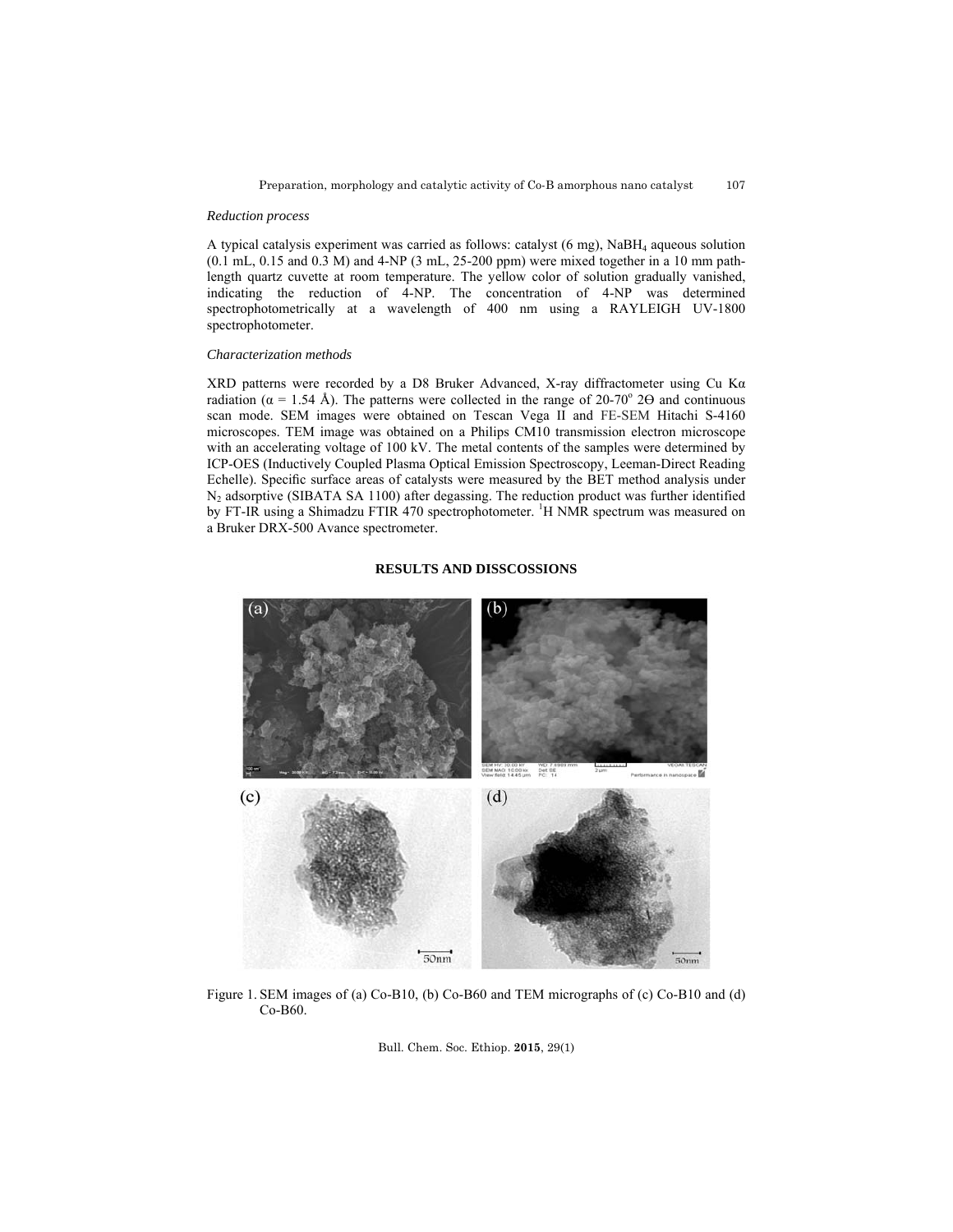

Figure 2. SEM images of (a) Co-Cr-Zr-B, (b) Co-Mo-Zr-B and (c) Co-W-Zr-B powders.

#### *Characterization*

XRD patterns of all catalysts were prepared and no distinct peak could be observed in XRD patterns (not shown) indicating that the all catalysts possessed amorphous phase. On the other hand, there is no any peak of  $Co<sub>3</sub>O<sub>4</sub>$ ,  $Cr<sub>2</sub>O<sub>3</sub>$ ,  $ZrO<sub>2</sub>$ ,  $Mo<sub>3</sub>$ ,  $WO<sub>3</sub>$  and  $B<sub>2</sub>O<sub>3</sub>$  in XRD pattern indicating formation of metal oxide is inhibited under Ar atmosphere. For determination size and morphology of obtained catalysts, TEM and SEM micrographs were recorded and results are shown in Figure 1 and Figure 2. SEM images of Co-B10 and Co-B60 amorphous nano catalysts are shown in Figure 1 (a) and (b), respectively. As seen, when temperature preparation is changed from 10 to 60 ºC morphology of particles has been changed. Figure 1 (a) shows that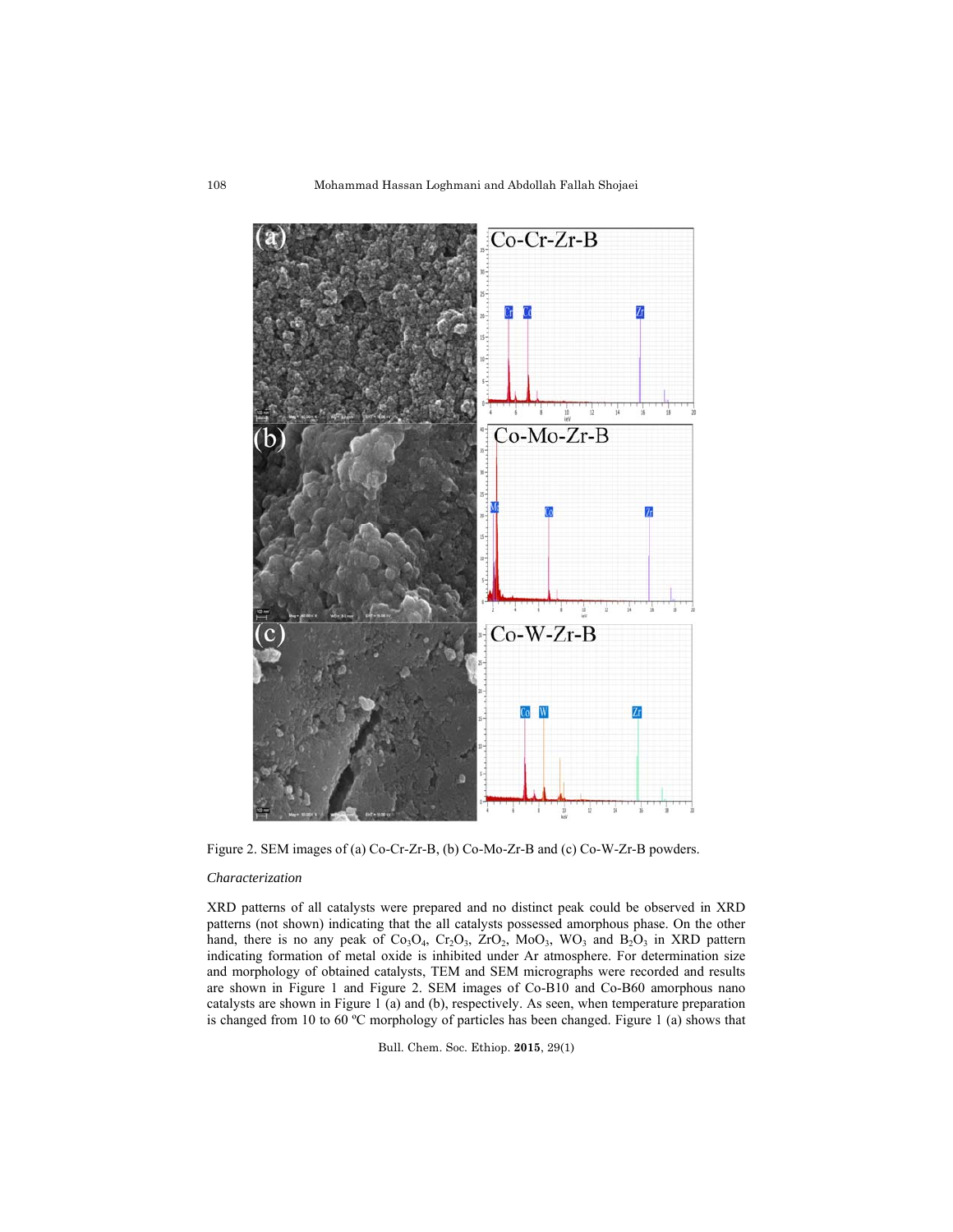109

Co-B10 is puffy form with several sheets while Figure 1 (b) shows that Co-B60 is appeared pseudo spherical and agglomerated particles. TEM micrographs of Co-B10 and Co-B60 are shown in Figure 1 (c) and (d), respectively. TEM micrographs also confirm with increasing temperature size and morphology of particles are changed. This suggests that some aggregation of Co-B nanoparticles occurs at a higher temperature.

As clearly seen, Figure 2 (a) and (c) confirm that there are no agglomerated CrZ and WZ nano particles. On the other hand, Figure 2 (b) shows that MZ particle is agglomerated. All samples show similar particle-like morphology with particles having spherical shape and size of a few nanometers. EDS pattern of each catalyst is also shown in Figure 2. The peaks around 6.95, 5.44, 2.03, 8.44 and 15.78 keV are corresponded to Co, Cr, Mo, W and Zr, respectively. As seen, intensities of all metal peaks approximately are same indicating high degree of homogeneity of powders is achieved by this method. The specific surface areas and elemental analysis of catalysts are shown in Table 1.

Table 1. Surface area and elemental analysis of catalysts

| Catalyst  | $BET(m^2/g)$ | EDS <sup>a</sup>                         | <b>ICP</b>                         |
|-----------|--------------|------------------------------------------|------------------------------------|
| $Co-B10$  | 92           |                                          |                                    |
| $Co-B 60$ |              |                                          |                                    |
| CrZ       | 155          | Co/Cr: 0.8, Co/Zr: 0.8, Cr/Zr: 0.8       | Co/Cr: 0.9, Co/Zr: 1.0, Cr/Zr: 0.7 |
| MZ.       | 56           | Co/Mo: 0.8, Co/Zr: 0.9, Mo/Zr: 0.8       | Co/Mo: 0.9, Co/Zr: 1.1, Mo/Zr: 0.7 |
| WZ        | 187          | $Co/W: 0.8$ , $Co/Zr: 0.9$ , $W/Zr: 0.8$ | Co/W: 0.9, Co/Zr: 1.1, W/Zr: 0.7   |

<sup>a</sup>Average from five points in SEM image.

BET values of WZ and CrZ powders are larger than the other catalysts. This indicates that addition of W and Cr is able to prevent particles agglomeration and thus increase the BET surface area of catalysts. This result is confirmed already by FE-SEM images, Figure 2. As seen, the surface area of Co-B10 is larger than Co-B60. This indicates that lower temperature prevent particle agglomeration and thus increase the BET surface area of catalysts. The Co, Cr, Mo, W and Zr contents of the catalysts were determined by ICP-OES and EDS. For ICP analysis, each powder dissolved in boiled aqua regia solution, HNO<sub>3</sub>/HCl (1/3 ratio). More investigation was achieved by EDS pattern. Since EDS pattern shows only elemental analysis of one point of catalyst surface, it is not trustworthy. For this reason, five points of each catalyst surface were tested for Co, Cr, Mo, W and Zr contents. The average results are also shown in Table 1. It is found that EDS data is closed to ICP analysis.

## *Reduction of 4-NP to 4-AP*

The catalytic activity of the synthesized catalysts was investigated for the reduction reaction of 4-NP to 4-AP in the presence of excess NaBH<sub>4</sub> in aqueous medium at room temperature (298) K). The reaction was monitored by using a UV–Vis spectroscopy. An aqueous solution of 4 nitrophenol exhibited the maximum absorption at 317 nm. The concentration of the NaBH4 greatly exceeds those of 4-NP and the catalysis nanoparticles. The excess of NaBH4 used increased the pH of the reacting system, but by that means retarded the degradation of BH<sub>4</sub>, and the liberated hydrogen purged out air, thereby checking the aerial oxidation of the reduced product of 4-NP. Furthermore, because the concentration of BH<sub>4</sub> is very high, it remains essentially constant during the reaction. Upon addition of  $N$ aB $H_4$  to a 4-NP solution, the color rapidly changed from light to deep yellow. UV–Visible spectroscopy illustrated a red-shift in the absorption maximum from 317 nm for the 4-NP (solution  $pH = 5$ ) starting material to 400 nm due to the generation of 4-nitrophenolate (solution  $pH = 7$ ), Figure 3.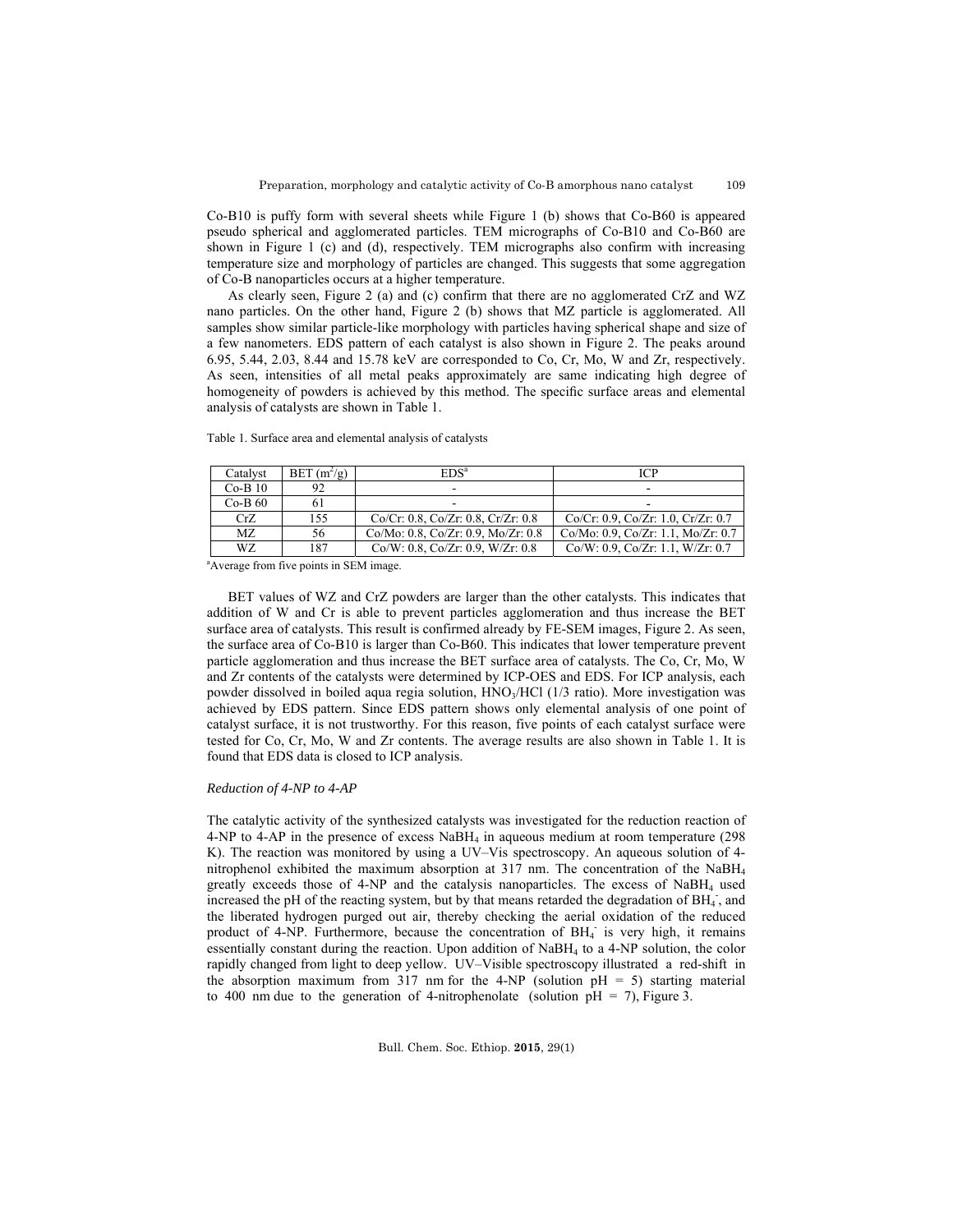

Figure 3. UV-Vis spectra of 4-NP solution before and after NaBH<sub>4</sub> addition.

The experiments in the presence and absence of the nano catalysts are performed under similar conditions. After addition of the catalyst, the color of 4-nitrophenolate started to fade with time. As seen in Figure 4, in the absence of catalyst, no decrease of the absorbance peak at 400 nm is observed, even after 60 days.



Figure 4. Reduction of 4-NP solution in the absence of catalysts.

This observation indicates that the reduction reaction was unable to occur by itself under the experimental conditions without the addition of catalysts. Catalytic efficient of obtained catalysts are studied by examination of initial concentration of  $4-NP$  and  $N$ aBH<sub>4</sub> aqueous solution. The most of the previous reports were done at 4-NP concentration maximum at 30 ppm [32-38]. While in this work catalytic activity of obtained catalysts were tested on reduction of 4-NP initial concentration at ranges of 50-200 ppm. As seen later, it is found that our catalysts are highly active for high concentrations of 4-NP. Figure 5 shows time-dependent UV–Vis spectra of 4-NP reduction over Co-B10 nano catalyst.

For  $[4-NP] = 50$  ppm, almost immediately after addition of Co-B10 to 4-NP/NaBH<sub>4</sub> solution that peak around 400 nm attributed to 4-NP is disappeared and new peak around 300 nm is formed. It has generally been accepted that the absorbance band at 300 nm signifies the formation of 4-AP. Reduction of  $[4-NP] = 100$  and 200 ppm are also shown in Figure 5. It is found that, required time for reduction reaction is increased by increasing initial concentration of 4-NP. Indeed, by increasing of initial concentration of 4-NP from 50 to 200 ppm reduction time is increased from 2 to 25 min. Catalytic activity results of Co-B60 amorphous nano catalyst are shown in Figure 6.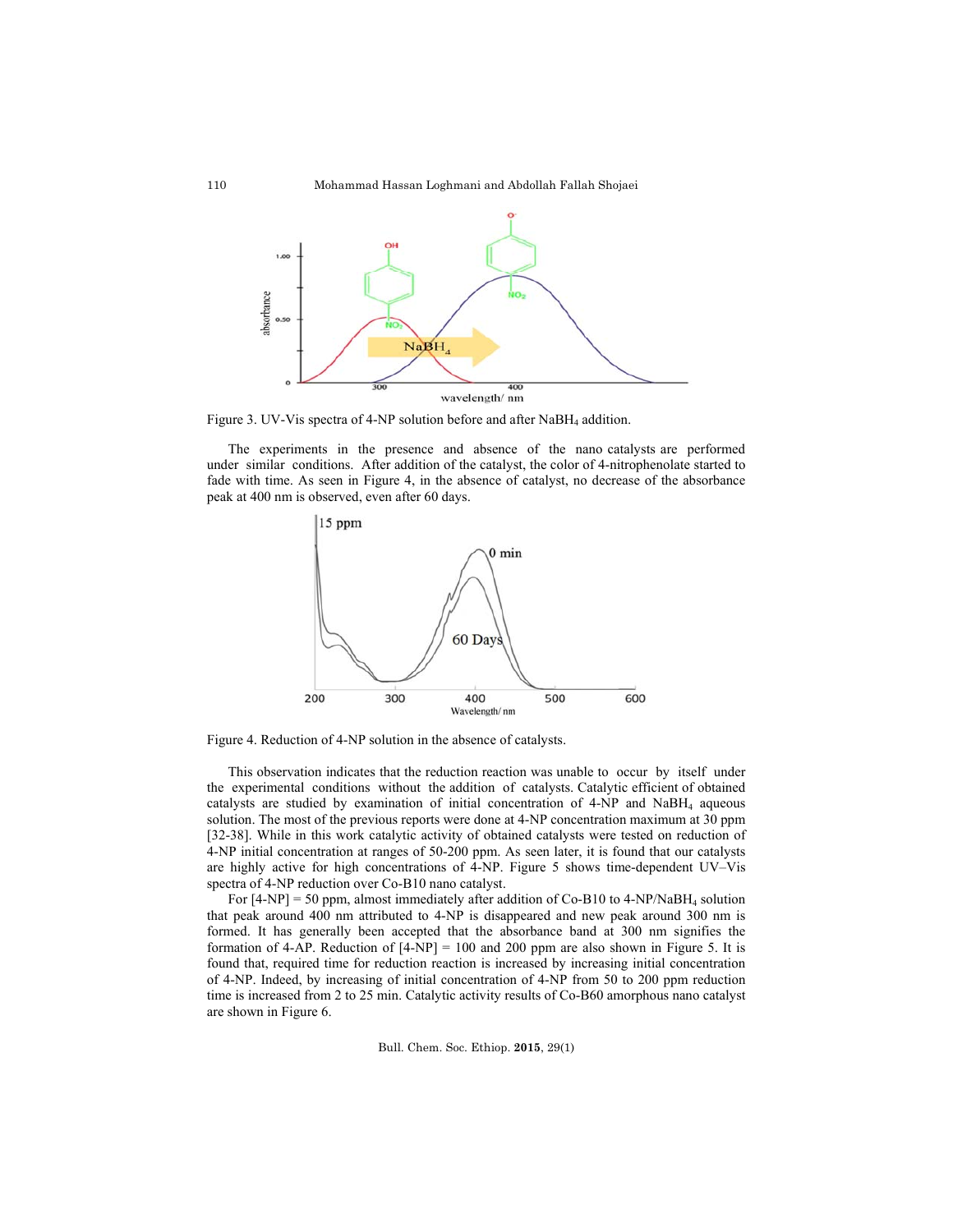

Figure 5. Time-depended plots of reduction reaction at various concentration of 4-NP: Co-B10 = 6 mg,  $[NaBH<sub>4</sub>] = 0.3 M$ .

400

500

600

200

300

It can be seen that Co-B60 catalyst is weaker than Co-B10. It is probably attributed to the BET value of them. Because of larger surface area and subsequently more active site for hydrolysis of NaBH4 solution by Co-B10 powder, it is faster, easier and significant reduction reaction. Figure 7 shows time-dependent UV–Vis spectra of 4-NP reduction over CrZ, MZ and WZ nano catalysts. For WZ at  $[4-NP] = 50$  ppm, after 12 min that peak around 400 nm attributed to 4-NP is disappeared and new peak around 300 nm is formed.

 It can be seen that MZ nano catalyst needs higher time to reduce 4-NP. It is probably attributed to BET value of MZ. As already mentioned SEM image of MZ confirms many agglomerated particles. However, WZ is the best catalyst among the quaternary catalysts prepared in this work. Effect of NaBH<sub>4</sub> concentration on reduction reaction of 4-NP is studied. Figure 8 shows effect of two concentration of  $[NaBH<sub>4</sub>] = 0.15$  and 0.3 M on catalytic reduction of  $[4-NP] = 25$  ppm over Co-B60 binary catalyst. As seen, even at  $[NaBH<sub>4</sub>] = 0.15$  M Co-B60 is able to reduce 4-NP to 4-AP.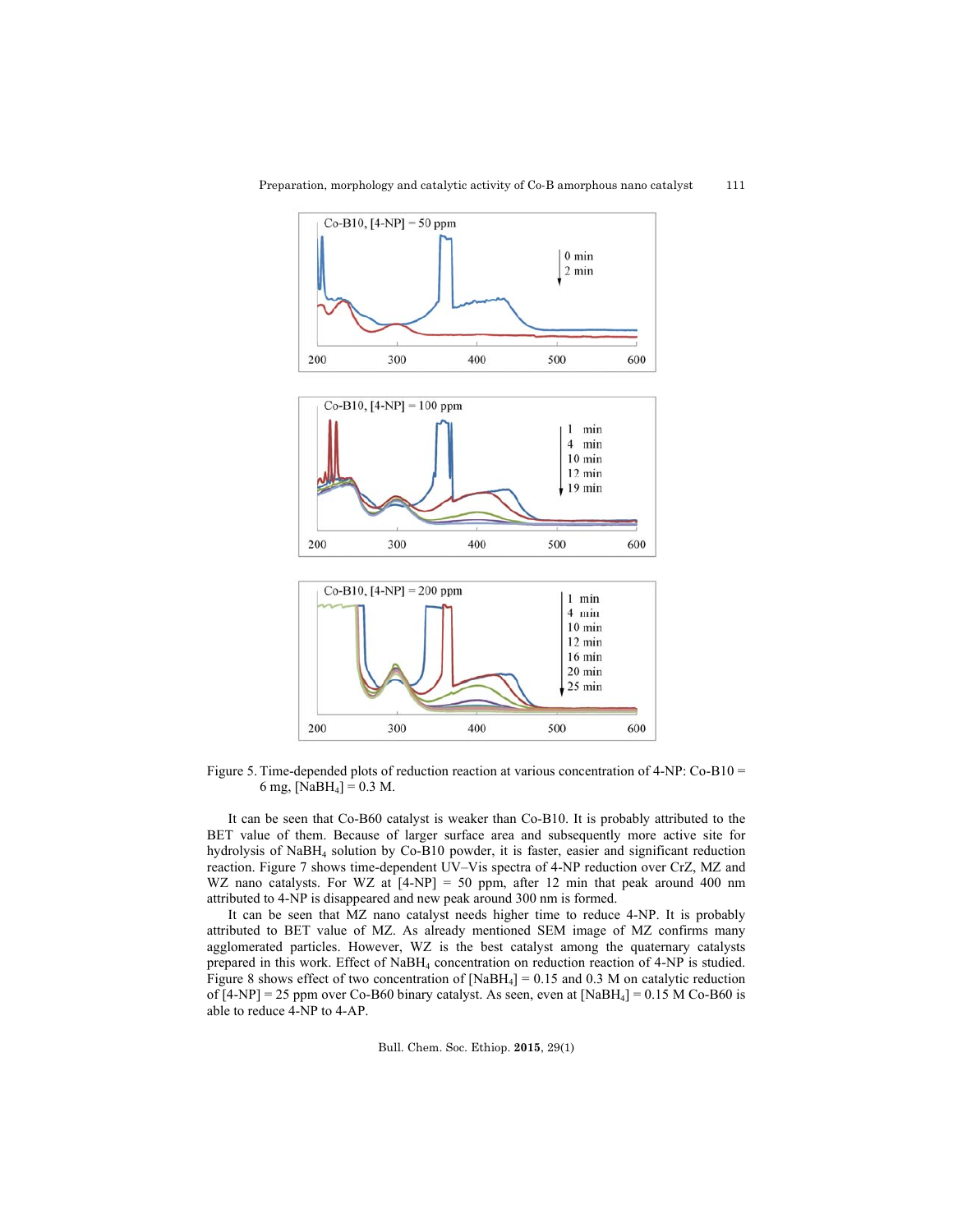Mohammad Hassan Loghmani and Abdollah Fallah Shojaei



Figure 6. Time-depended plots of reduction reaction at various concentration of 4-NP: Co-B60 = 6 mg,  $[NaBH_4] = 0.3$  M.

Figure 9 shows effect of NaBH4 concentration on catalytic reduction of 4-NP over CrZ, MZ and WZ nano catalysts. It can be seen that, CrZ is not able to reduce 4-NP at low concentration of NaBH4 while MZ nano catalyst converted 4-NP to 4-AP at 30 min. As seen, activity of MZ at  $[NaBH<sub>4</sub>] = 0.15$  and 0.3 M is almost similar.

According to the Langmuir-Hinshelwood model [39], BH<sub>4</sub> should adsorb over electron-rich sites, such as  $O^{\delta}$  or  $M^0$ , which would transfer their electronic density towards the B element.  $H_2O$  should adsorb over electron-deficient sites, such as  $M^{\delta^+}$ , which would attract the electronic density of O of  $H_2O$ . Then, one of the protonic H of  $H_2O$  interacts with one of the hydridic H of  $BH_4^-$ . This combination resulted in formation of  $H_2$  gas evaluation. In the same time, 4-NP molecules were also adsorbed on the surface of the catalyst. These two steps were assumed to be reversible and modeled by Langmuir isotherm. It was also assumed that the diffusion of the reactants to the catalyst as well as all the adsorption/desorption equilibriums was fast. The reduction of 4-NP, which was the rate-determining step, took place by the reaction of adsorbed 4-NP with the surface-hydrogen species. After the reaction detachment of the product (4-AP) generated free surface and the catalytic cycle continued. No impurity peak is observed in the HPLC analysis of the products obtained in reduction reaction. The selective formation of 4-AP is further confirmed by FT-IR and NMR spectroscopic analysis. FT-IR data:  $v$  (cm<sup>-1</sup>): 3179 (OH), 3338 and 3277 (NH<sub>2</sub>), 3031 (aromatic C–H), 1612 (aromatic C–C). <sup>1</sup>H NMR data DMSO-d<sub>6</sub>,  $\Delta$  (ppm): 8.34 (s, 1H, -OH); 6.50 (d, 2H, ArH); 6.40 (d, 2H, ArH),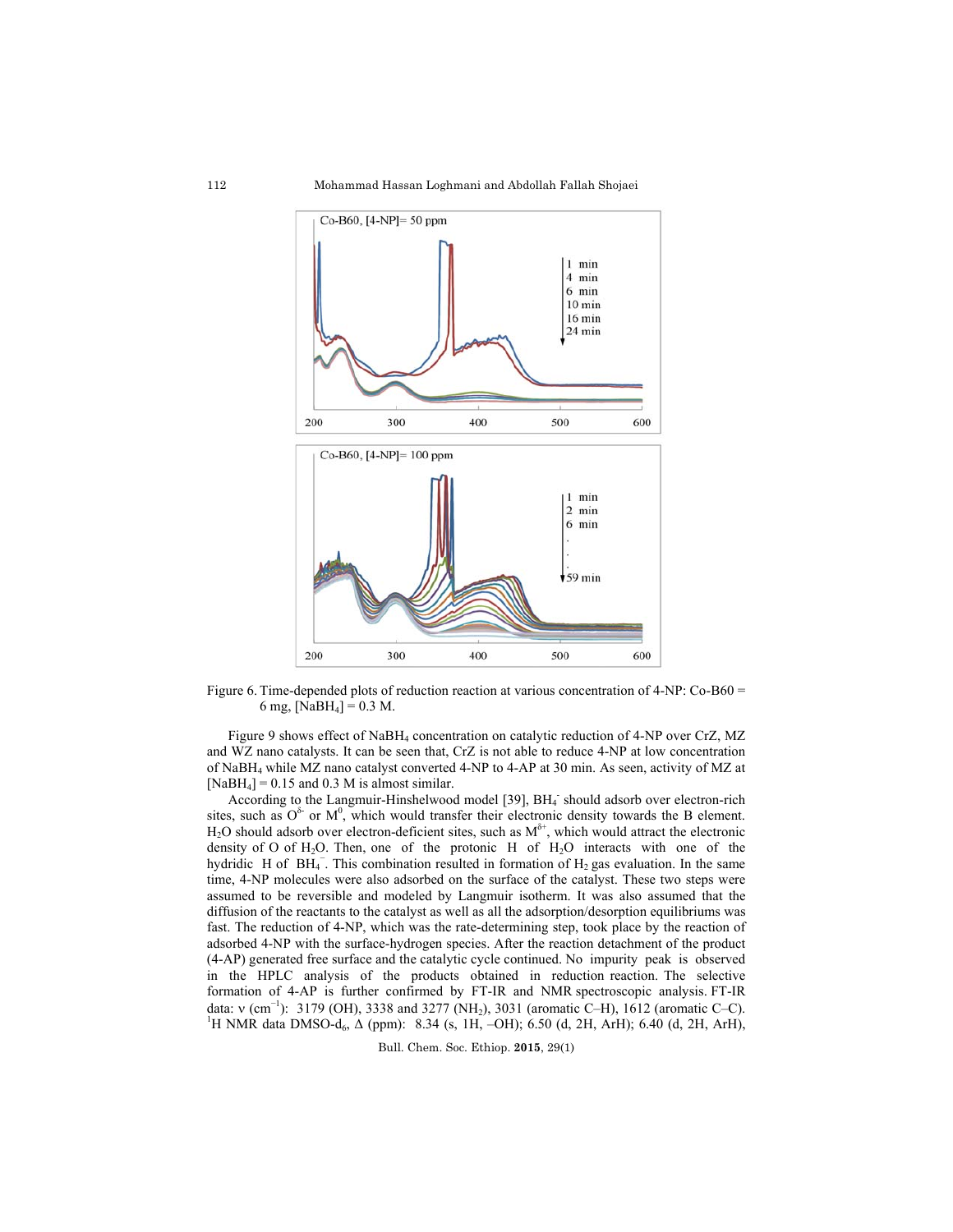4.80 (s, 2H, NH2). The amorphous nano catalysts were separated from the reaction mixtures by filtration after the reduction reaction and the filtrates were used for determination of metal ions leaching by ICP emission spectroscopy. No ion was detected in the filtrate. We speculated the proposed mechanism as showed in Scheme 1.



Figure 7. Time-depended plots of reduction reaction at various concentration of 4-NP: catalyst = 6 mg,  $[NaBH<sub>4</sub>] = 0.3$  M.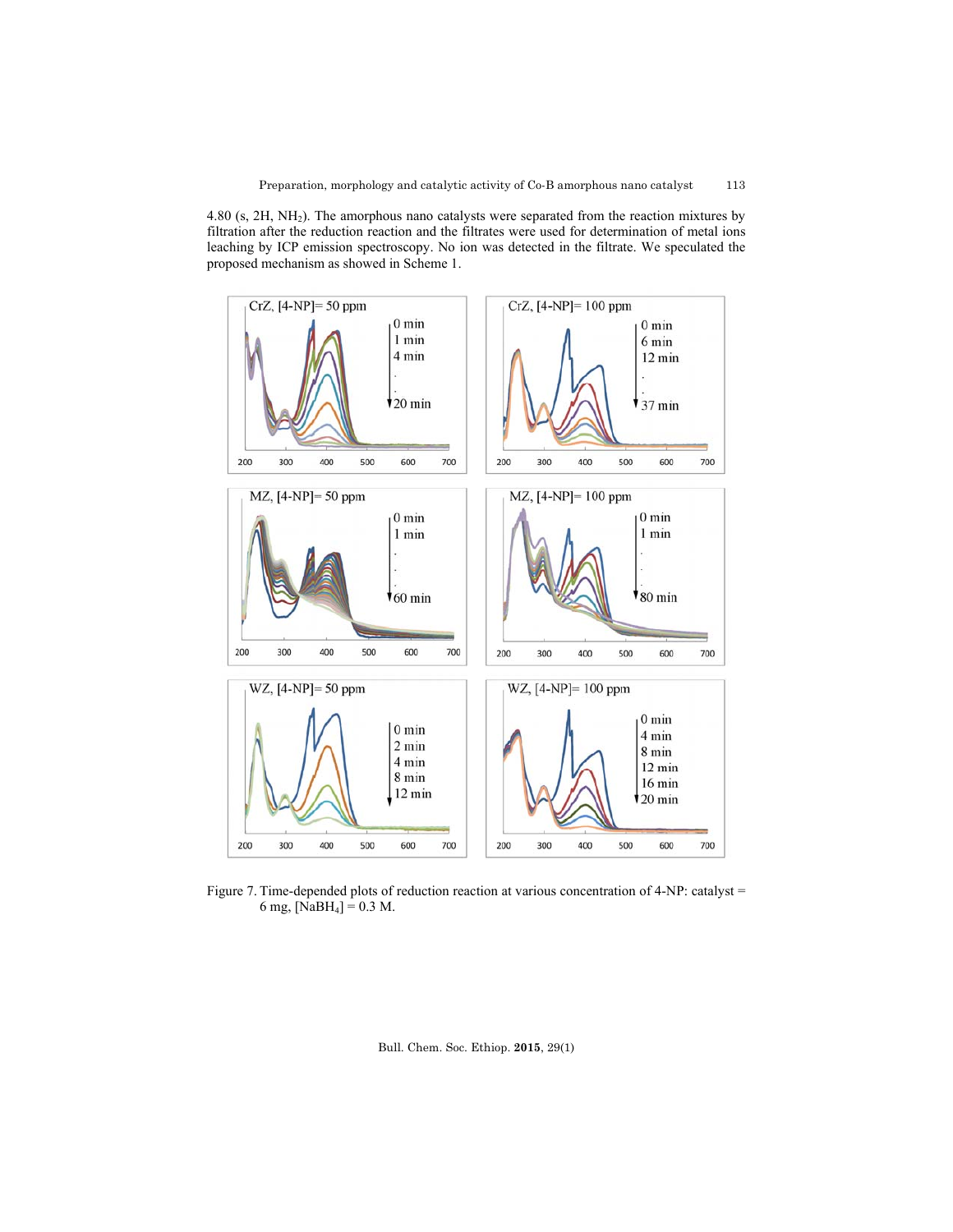Mohammad Hassan Loghmani and Abdollah Fallah Shojaei



Figure 8. Effect of NaBH4 concentration on reduction of [4-NP]= 25 ppm over Co-B60.



Scheme 1. Proposed mechanism for reduction of 4-NP.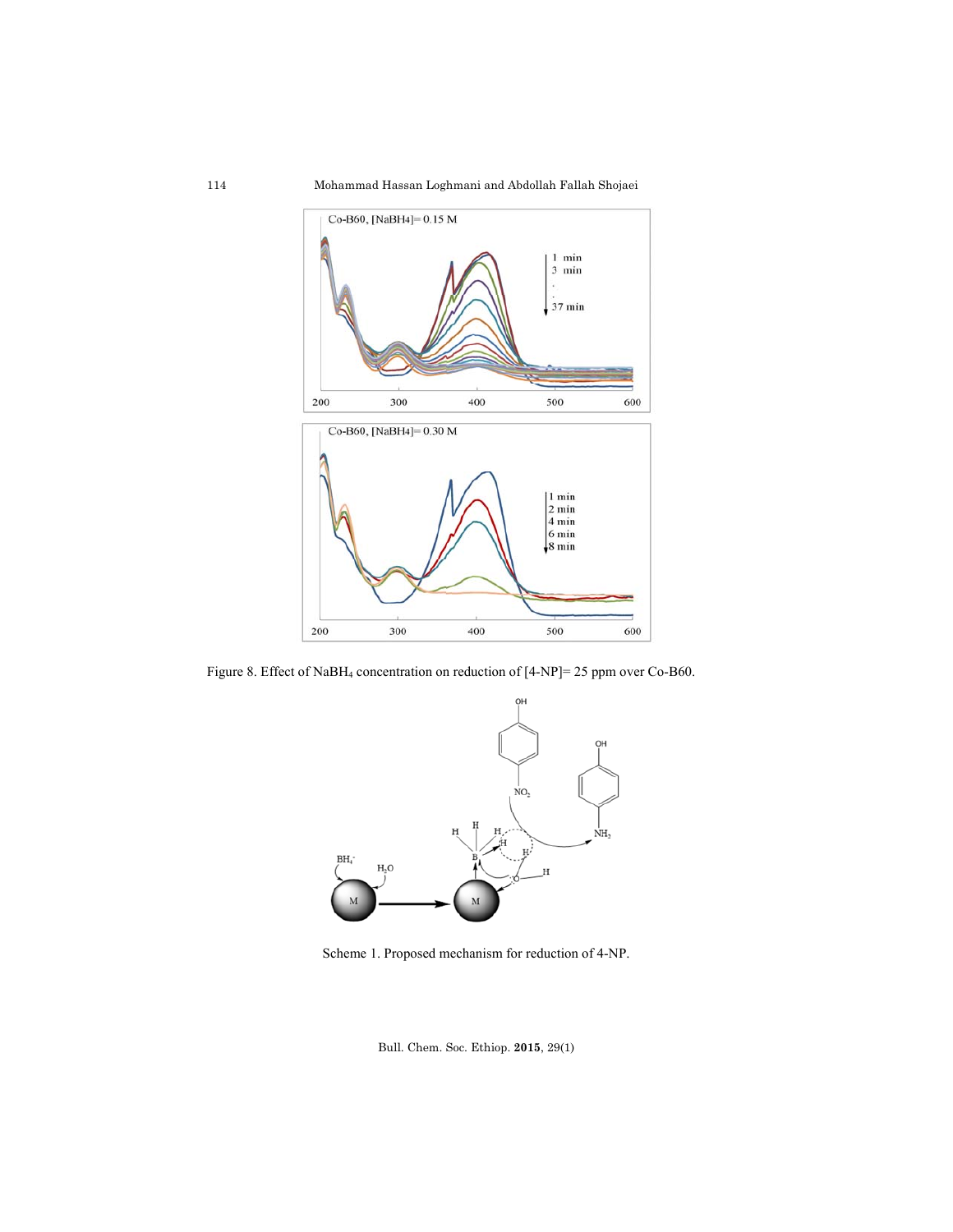

Preparation, morphology and catalytic activity of Co-B amorphous nano catalyst 115

Figure 9. Effect of NaBH<sub>4</sub> concentration on reduction of  $[4-NP] = 25$  ppm.

# **CONCLUSIONS**

In summary, our study on the preparation, characterization and application of binary and quaternary amorphous nano catalysts led to the following conclusions: Amorphous nano catalysts were synthesized by ultrasound-assisted method. Effect of preparation temperature on size, morphology and catalytic activity of Co-B amorphous nano catalysts was studied. Indeed, effect of preparation temperature on size, morphology and consequently catalytic activity of Co-B amorphous nano catalysts were studied. Co-M-Zr-B (M: Cr, Mo and W) as quaternary catalysts are also prepared by same method. Catalytic activity of synthesized catalysts are tested on reduction of 4-NP to 4-AP under UV-Vis monitoring. XRD patterns indicating that all five catalysts possessed amorphous phase. BET order of prepared catalysts can be ranked WZ > CrZ  $>$  CoB10  $>$  CoB60  $>$  MZ. This order almost can be ranked for catalytic activity through reduction of 4-NP to 4-AP.